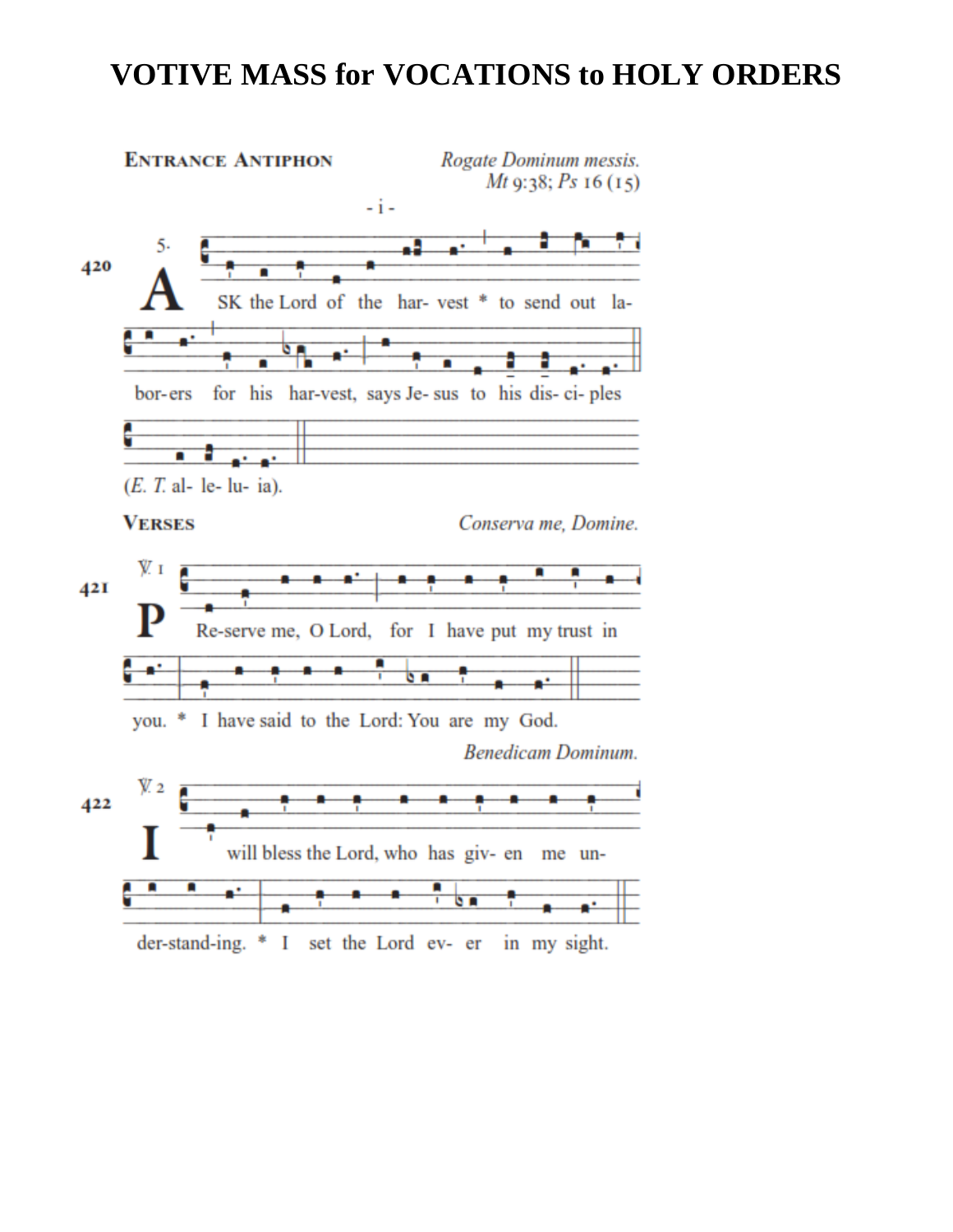

will not abandon my soul to the netherworld, nor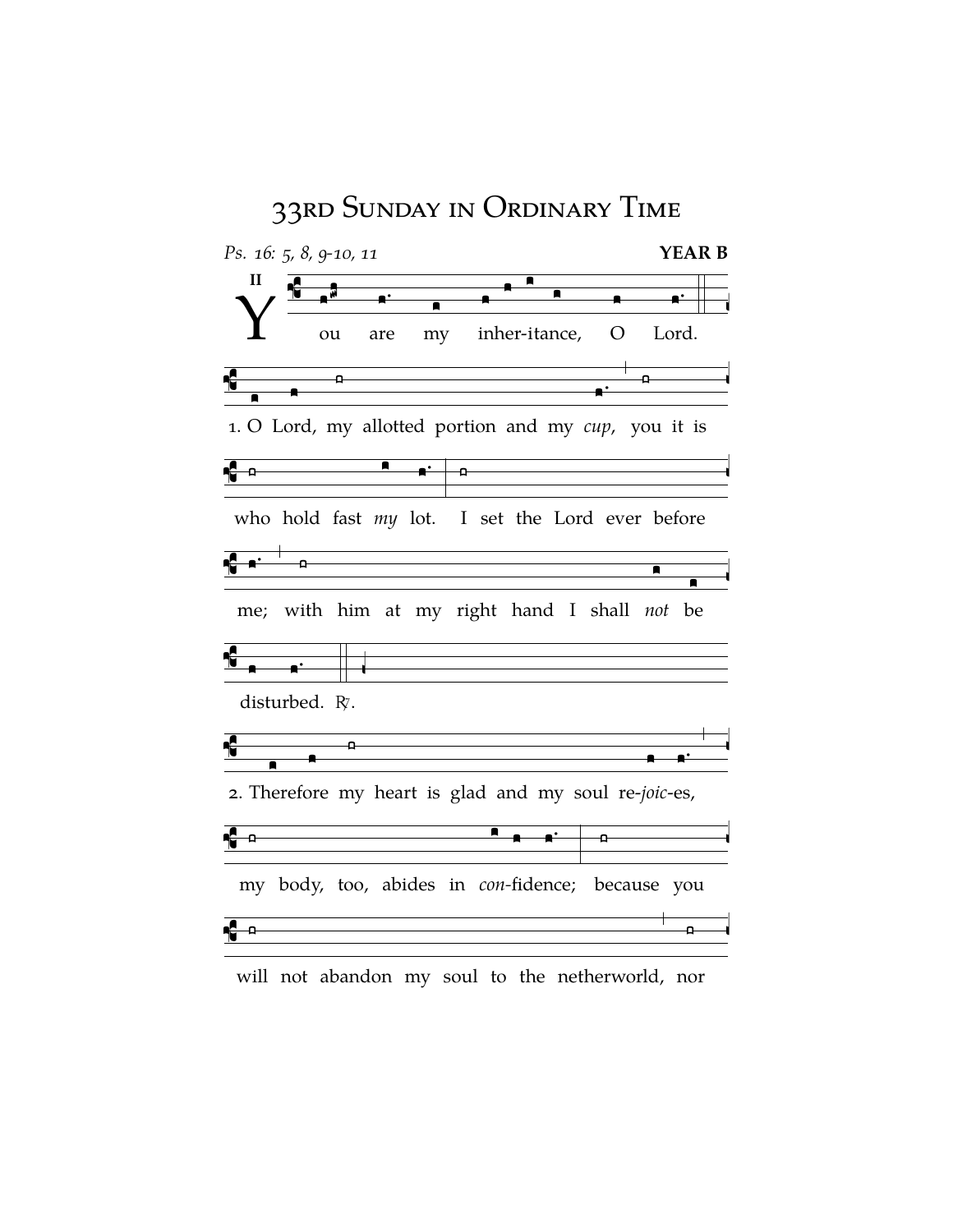

delights at your right *hand* forever. R.

Excerpt from *Parish Book of Psalms* by Arlene Oost-Zinner, ©2012. *Parish Book of Psalms* is licensed under a Creative Commons Attribution 3.0 Unported License.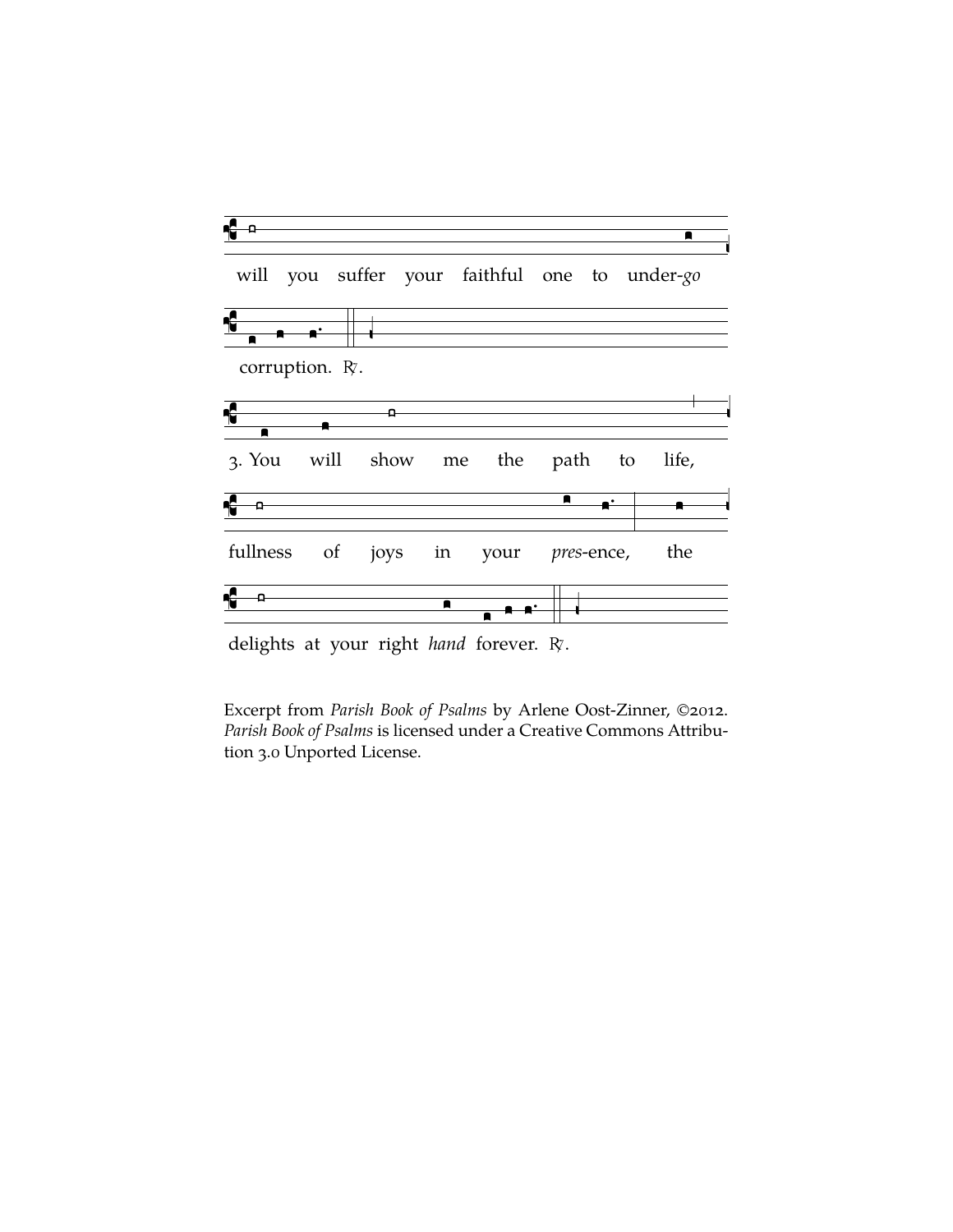## **OFFERTORY ANTIPHON** 11. Gloriabuntur in te omnes. Ps 5



ing. \* Heed my call for help, my king and my God!